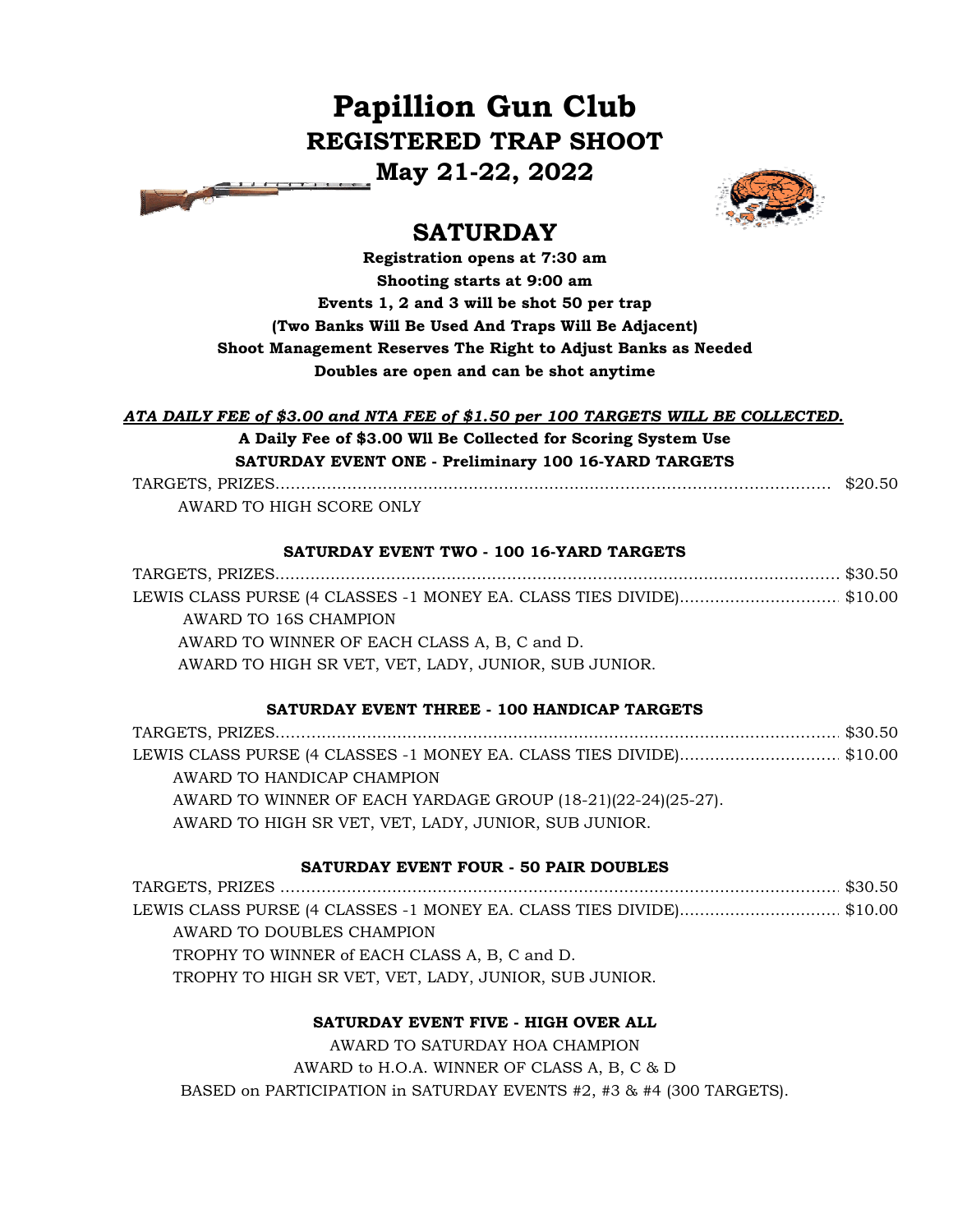# **Papillion Gun Club REGISTERED TRAP SHOOT**

**May 21-22, 2022**



# **SUNDAY**

# **Registration opens at 7:30 am Shooting starts at 9:00 am Events 6, 7, 8 will be shot 50 per trap (Two Banks Will Be Used And Traps Will Be Adjacent) Shoot Management Reserves The Right to Adjust Banks as Needed Doubles are open and can be shot anytime**

### *ATA DAILY FEE of \$3.00 and NTA FEE of \$1.50 per 100 TARGETS WILL BE COLLECTED.* **A Daily Fee of \$3.00 Wll Be Collected for Scoring System Use SUNDAY EVENT SIX - Preliminary 100 16-YARD TARGETS**

TARGETS, PRIZES…………...…...............................................………………………………..…… \$20.50 AWARD TO HIGH SCORE ONLY

### **SUNDAY EVENT SEVEN - 100 16-YARD TARGETS**

| LEWIS CLASS PURSE (4 CLASSES -1 MONEY EA. CLASS TIES DIVIDE)\$10.00 |  |
|---------------------------------------------------------------------|--|
| AWARD TO 16S CHAMPION                                               |  |
| AWARD TO WINNER OF EACH CLASS A, B, C and D.                        |  |
| AWARD TO HIGH SR VET, VET, LADY, JUNIOR, SUB JUNIOR.                |  |

### **SUNDAY EVENT EIGHT - 100 HANDICAP TARGETS**

| LEWIS CLASS PURSE (4 CLASSES -1 MONEY EA. CLASS TIES DIVIDE)\$10.00 |  |
|---------------------------------------------------------------------|--|
| AWARD TO HANDICAP CHAMPION                                          |  |
| AWARD TO WINNER OF EACH YARDAGE GROUP (18-21)(22-24)(25-27).        |  |
| AWARD TO HIGH SR VET, VET, LADY, JUNIOR, SUB JUNIOR.                |  |

#### **SUNDAY EVENT NINE - 50 PAIR DOUBLES**

TARGETS, PRIZES…………............................................................................................………\$30.50 LEWIS CLASS PURSE (4 CLASSES -1 MONEY EA. CLASS TIES DIVIDE)...........................……\$10.00 AWARD TO DOUBLES CHAMPION AWARD TO WINNER of EACH CLASS A, B, C and D. AWARD TO HIGH SR VET, VET, LADY, JUNIOR, SUB JUNIOR.

### **SUNDAY EVENT TEN - HIGH OVER ALL**

AWARD TO SUNDAY HOA CHAMPION AWARD to H.O.A. WINNER OF CLASS A, B, C & D BASED on PARTICIPATION in SUNDAY EVENTS #7, #8 & #9 (300 TARGETS).

### **SUNDAY EVENT ELEVEN - HIGH OVER ALL**

AWARD TO SATURDAY/SUNDAY HOA CHAMPION AWARD to H.O.A. WINNER OF CLASS A, B, C & D BASED on PARTICIPATION in SATURDAY & SUNDAY EVENTS #2, #3, #4, #7, #8 AND #9 (600 TARGETS).